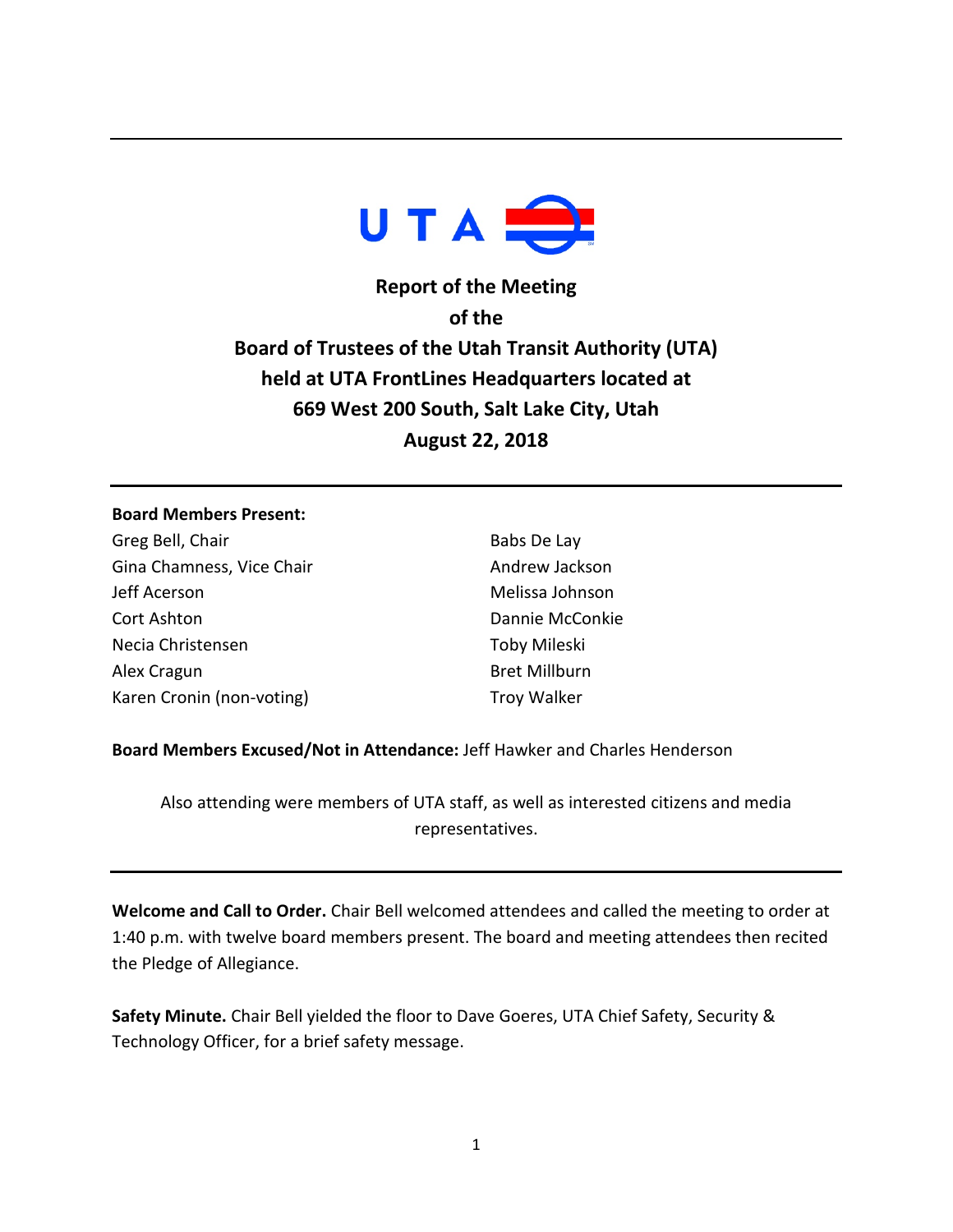**Item(s) for Consent.** Consent items consisted of the following:

- Approval of June 27, 2018 Board Meeting Report
- Financial Report & Dashboard for May and June 2018
- 2018 Second Quarter Investment Report
- Finance & Audit Committee Approved \$200,000-\$999,000 Contracts, Change Orders & Disbursements
	- o Heated Bridgeplate (Siemens)
	- o Grounding Contact Assembly (Siemens)
	- o Bearing Tapered Assembly (Kaman)
	- o Core Routes Consultant (Jarrett Walker and Associates)
	- o VSP and LDO Boards for PTC (Alstom Group)
	- o SD160 Sandbox Upgrade (Siemens)
	- o Independent Monitoring Services (Coblentz Patch Duffy & Bass LLP)
	- o Wheel Truing Agreement Amendment (Sonoma-Marin Area Rail Transit)
	- o Provo Orem Transportation Improvement Project Right of Way Acquisition (Family Center Orem Shopping Center, LLC)
	- o Provo Orem Transportation Improvement Project Right of Way Acquisition (Sun Development, LP)

It was noted that the contract for a federal monitor as required by UTA's agreement with the U.S. Attorney's Office was included as part of the Finance & Audit Committee approved contracts on the consent agenda. Trustee Acerson read a statement related to this topic.

A motion to approve the consent agenda by acclamation was made by Trustee Mileski and seconded by Trustee De Lay. The motion carried by unanimous consent.

**General Public Comment Period.** Public comment was given by George Chapman. Mr. Chapman expressed disapproval for building a new UTA Depot District bus facility and stated his preference that funds allocated to the project be put into increased service. Mr. Biles read a comment received online from Kevin Averett wherein Mr. Averett opined that the price of bus fares is too high.

**Director/Agency Report.** Steve Meyer, UTA Interim Executive Director, delivered a report on topics including:

• Receipt of a NoLo grant with Park City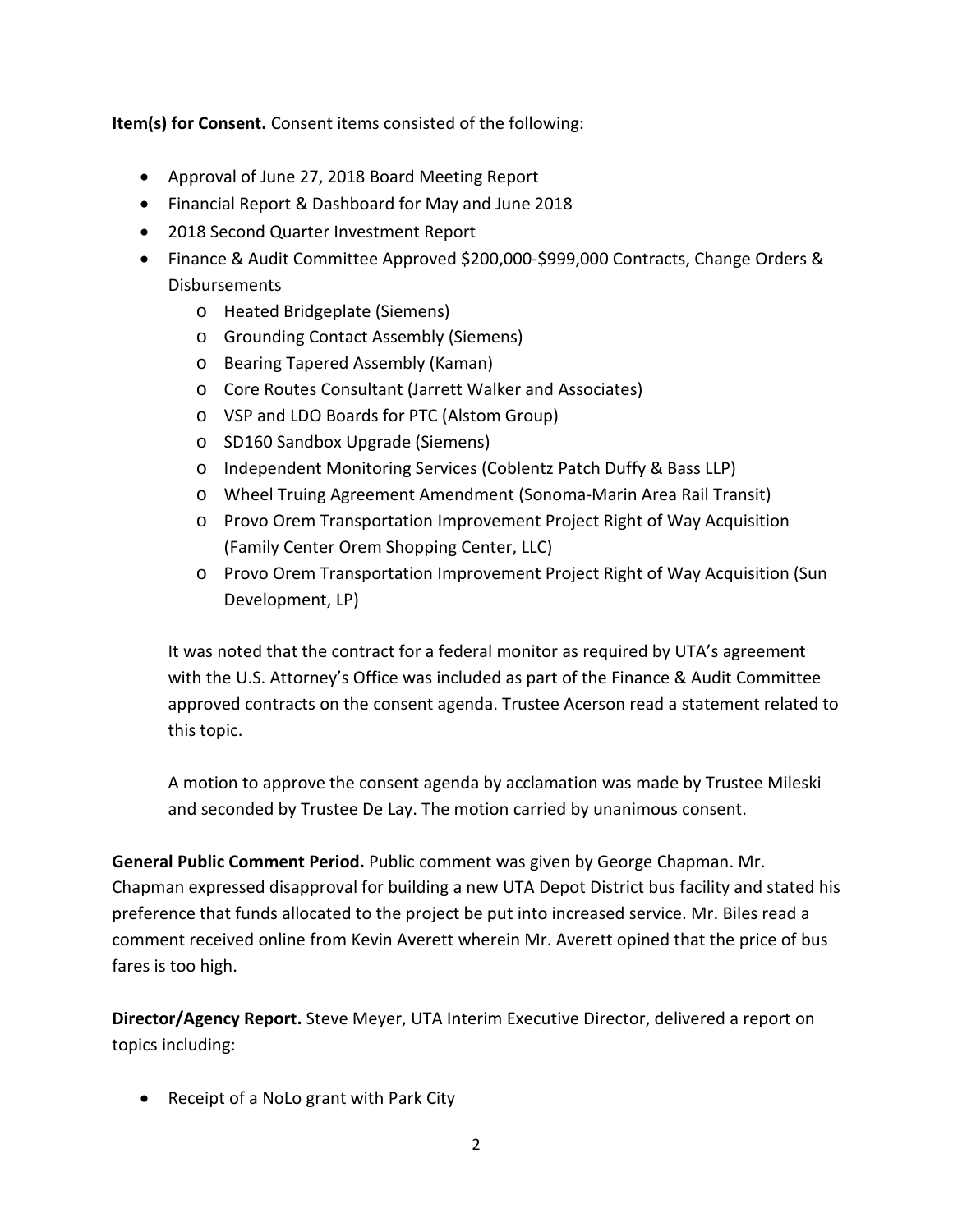- Receipt of a grant for positive train control implementation
- Service purchase by Salt Lake City for implementation of its transit master plan
- The need for a Depot District bus maintenance facility
- Executive Director approval of the low-no battery electric bus contract with New Flyer

Trustee Millburn joined the meeting at 1:50 p.m.

## **Committee Updates.**

## **Finance and Audit Committee Update.**

**R2018-08-01: Authorizing Execution of Contract with Tony Divino Toyota (Rideshare Vans).** Mr. Meyer indicated that this contract is for the replacement of 30 minivans for UTA's Rideshare program.

**Public Comment.** No public comment was given.

**Board Action.** A motion to approve resolution R2018-08-01 was made by Trustee Mileski and seconded by Trustee Jackson. The motion carried by unanimous consent with affirmative votes from Trustees Johnson, McConkie, Mileski, Milburn, Acerson, Ashton, Chamness, Christensen, Cragun, De Lay, Jackson, and Bell.

**R2018-08-02: Authorizing Execution of Contract with MotivePower, Inc. (Locomotive Overhaul).** Mr. Meyer stated that 18 FrontRunner locomotive engines have reached their midlife and this contract is for the labor and materials necessary to rebuild them.

**Public Comment.** No public comment was given.

**Board Action.** A motion to approve resolution R2018-08-02 was made by Trustee Mileski and seconded by Trustee Jackson. Discussion ensued during which a question was posed by the board regarding the cost savings realized by the overhaul and answered by staff. The motion carried by unanimous consent with affirmative votes from Trustees McConkie, Mileski, Milburn, Acerson, Ashton, Chamness, Christensen, Cragun, De Lay, Jackson, Johnson, and Bell.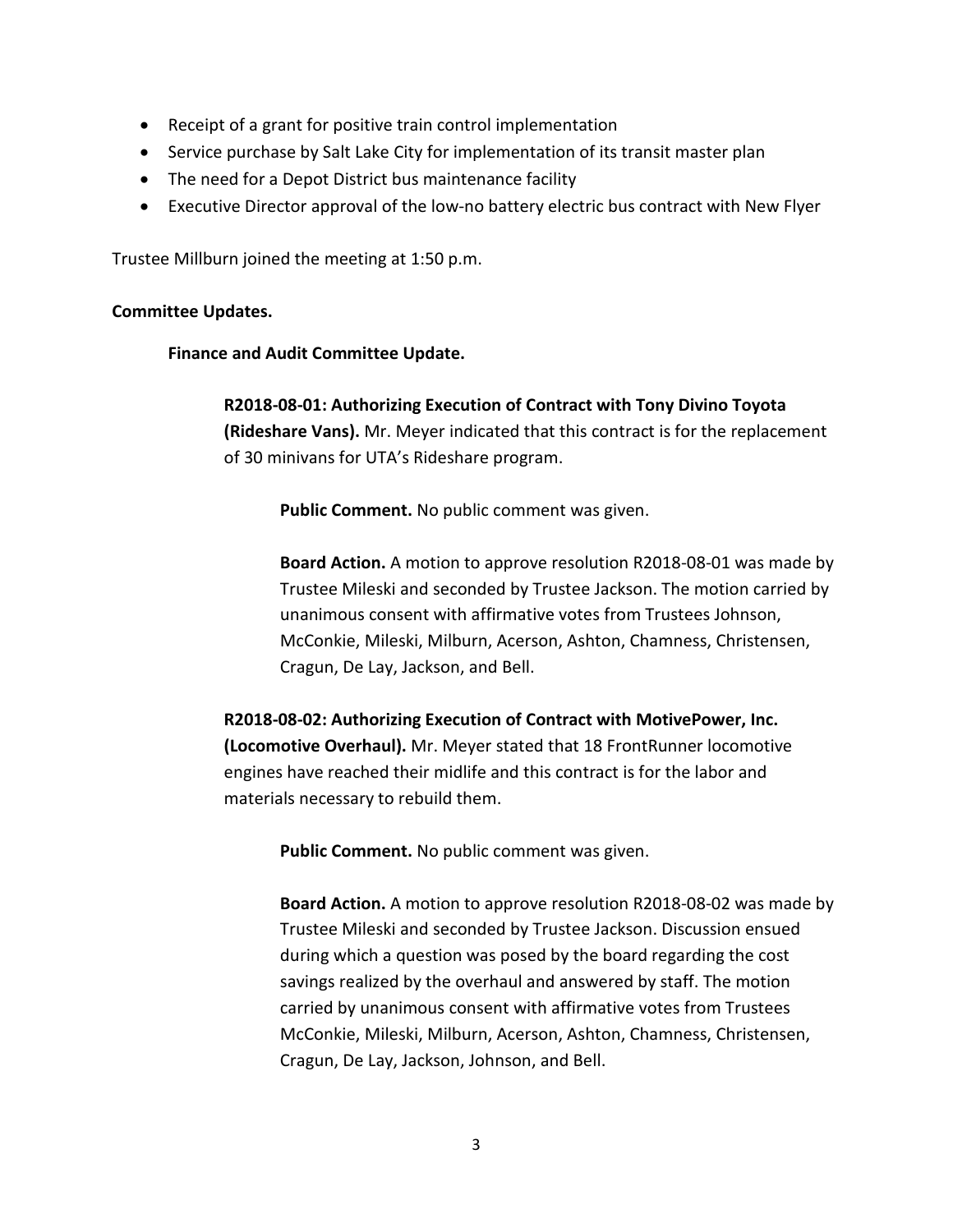Trustee Walker joined the meeting at 2:03 p.m.

**R2018-08-03: Authorizing Execution of Contract with Utah Department of Transportation (UVU Pedestrian Bridge).** Mr. Meyer noted this project, which is led by the Utah Department of Transportation, connects the Orem Intermodal Center to the Utah Valley University main campus. UTA's contribution to the project is \$4 million for construction and land at the current park-and-ride lot for the western end of the bridge.

**Public Comment.** No public comment was given.

**Board Action.** Discussion ensued during which questions on the length of the bridge and the value of the land being contributed were posed by the board and responded to by staff. A motion to approve resolution R2018- 08-03 was made by Trustee Mileski and seconded by Trustee Millburn. The motion carried by unanimous consent with affirmative votes from Trustees Mileski, Millburn, Walker, Acerson, Ashton, Chamness, Christensen, Cragun, De Lay, Jackson, Johnson, McConkie, and Bell.

**R2018-08-04: Authorizing Execution of Contract with Big-D Construction (Depot District Clean Fuels Technology Center).** Mr. Meyer explained that this contract is for the first phase of a best value construction management/general contractor (CM/GC) contract in the amount of \$4.2 million for work to be performed in 2018. The total project cost is approximately \$71 million. Additional phases will be brought to the board for approval in the future. Mr. Meyer noted that UTA is constrained at its current facility, which does not have the parking needed for UTA's growing fleet or the technology needed to maintain compressed natural gas (CNG) buses. The new facility will allow room to park up to 250 buses and will have the technology necessary to maintain the fleet efficiently.

**Public Comment.** Public comment was given by George Chapman. Mr. Chapman again reiterated his disapproval of allocating funds to the project. He encouraged a distributed bus garage system.

Mr. Meyer indicated that UTA has a facilities master plan that contemplates building a secondary bus garage in the southwest part of the Salt Lake Valley in the future. He said that seismic events were taken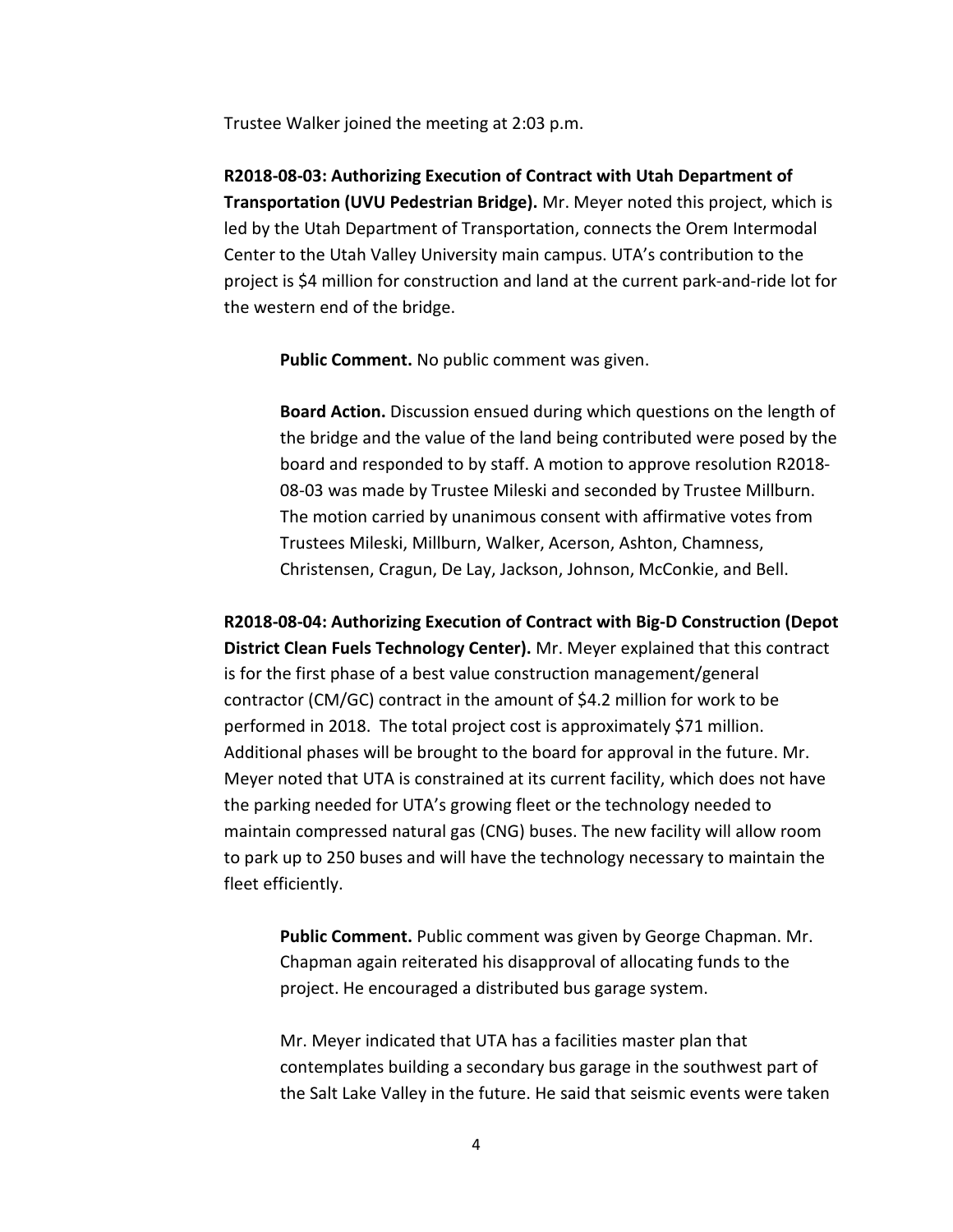into consideration in the design of the Depot District facility. He then added that UTA cannot accommodate additional service from its existing bus garage and mentioned the agency has been pursuing grant opportunities for the project to help minimize the need for local funding.

**Board Action.** Discussion ensued during which questions on future plans, the current size of the bus fleet, anticipated growth, how the new bus facility will contribute to UTA's conversion to CNG, and the timeline for the project were posed by the board and answered by staff. A motion to approve resolution R2018-08-04 was made by Trustee Mileski and seconded by Trustee Millburn. The motion carried by unanimous consent with affirmative votes from Trustees Millburn, Walker, Acerson, Ashton, Chamness, Christensen, Cragun, De Lay, Jackson, Johnson, McConkie, Mileski, and Bell.

**R2018-08-05: Authorizing Execution of Change Order with Rocky Mountain Systems Services (Positive Train Control).** Mr. Meyer indicated this change order is for additional time and cost associated with implementing the federallymandated positive train control program.

**Public Comment.** No public comment was given.

**Board Action.** A motion to approve resolution R2018-08-05 was made by Trustee Cronin and seconded by Trustee Millburn. The motion carried by unanimous consent with affirmative votes from Trustees Walker, Acerson, Ashton, Chamness, Christensen, Cragun, De Lay, Jackson, Johnson, McConkie, Mileski, Millburn, and Bell.

**Closed Session.** Chair Bell indicated a closed session was needed to discuss strategy related to pending or reasonably imminent litigation. A motion to move into closed session was made by Trustee McConkie and seconded by Trustee Millburn. The motion carried by unanimous consent and the board moved into closed session at 2:25 p.m.

Trustee Mileski left the meeting during closed session at 3:01 p.m.

**Open Session.** A motion to return to open session was made by Trustee De Lay and seconded by Trustee Jackson. The motion carried by unanimous consent and the board returned to open session at 3:16 p.m.